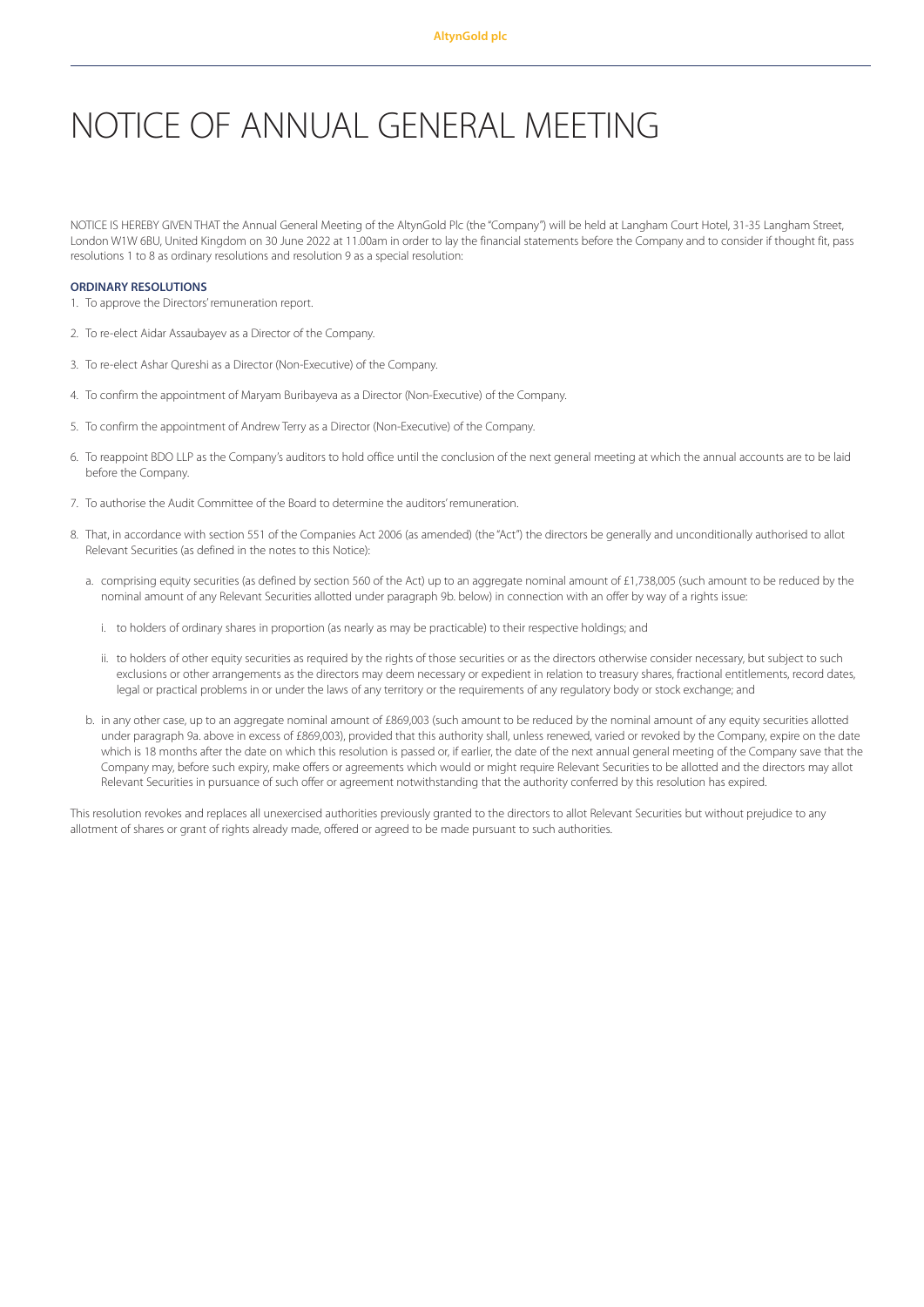## NOTICE OF ANNUAL GENERAL MEETING continued

## **SPECIAL RESOLUTION**

- 9. That, conditional on the passing of Resolution 8, the directors be given the general power to allot equity securities (as defined by section 560 of the Companies Act 2006 (as amended) (the "Act") for cash, either pursuant to the authority conferred by resolution 8 or by way of a sale of treasury shares, as if section 561(1) of the Act did not apply to any such allotment, provided that this power shall be limited to:
	- a. the allotment of equity securities in connection with an offer of equity securities (but, in the case of the authority granted under 8b., by way of a rights issue only):
		- i. to the holders of ordinary shares in proportion (as nearly as may be practicable) to their respective holdings; and
		- ii. to holders of other equity securities as required by the rights of those securities or as the directors otherwise consider necessary, but subject to such exclusions or other arrangements as the directors may deem necessary or expedient in relation to treasury shares, fractional entitlements, record dates, legal or practical problems in or under the laws of any territory or the requirements of any regulatory body or stock exchange; and
	- b. the allotment (otherwise than pursuant to paragraph 8a. above) of equity securities up to an aggregate nominal amount of £260,700.

The power granted by this resolution will expire on the date which is 18 months after the date on which this resolution is passed or, if earlier, the conclusion of the Company's next annual general meeting (unless renewed, varied or revoked by the Company prior to or on such date) save that the Company may, before such expiry make offers or agreements which would or might require equity securities to be allotted after such expiry and the directors may allot equity securities in pursuance of any such offer or agreement notwithstanding that the power conferred by this resolution has expired.

This resolution revokes and replaces all unexercised powers previously granted to the directors to allot equity securities as if section 561(1) of the Act did not apply but without prejudice to any allotment of equity securities already made or agreed to be made pursuant to such authorities

By order of the Board

## **Rajinder Basra**

Company Secretary

Registered Office: 28 Eccleston Square London SW1V 1NZ

3 June 2022

Company Number: 05048549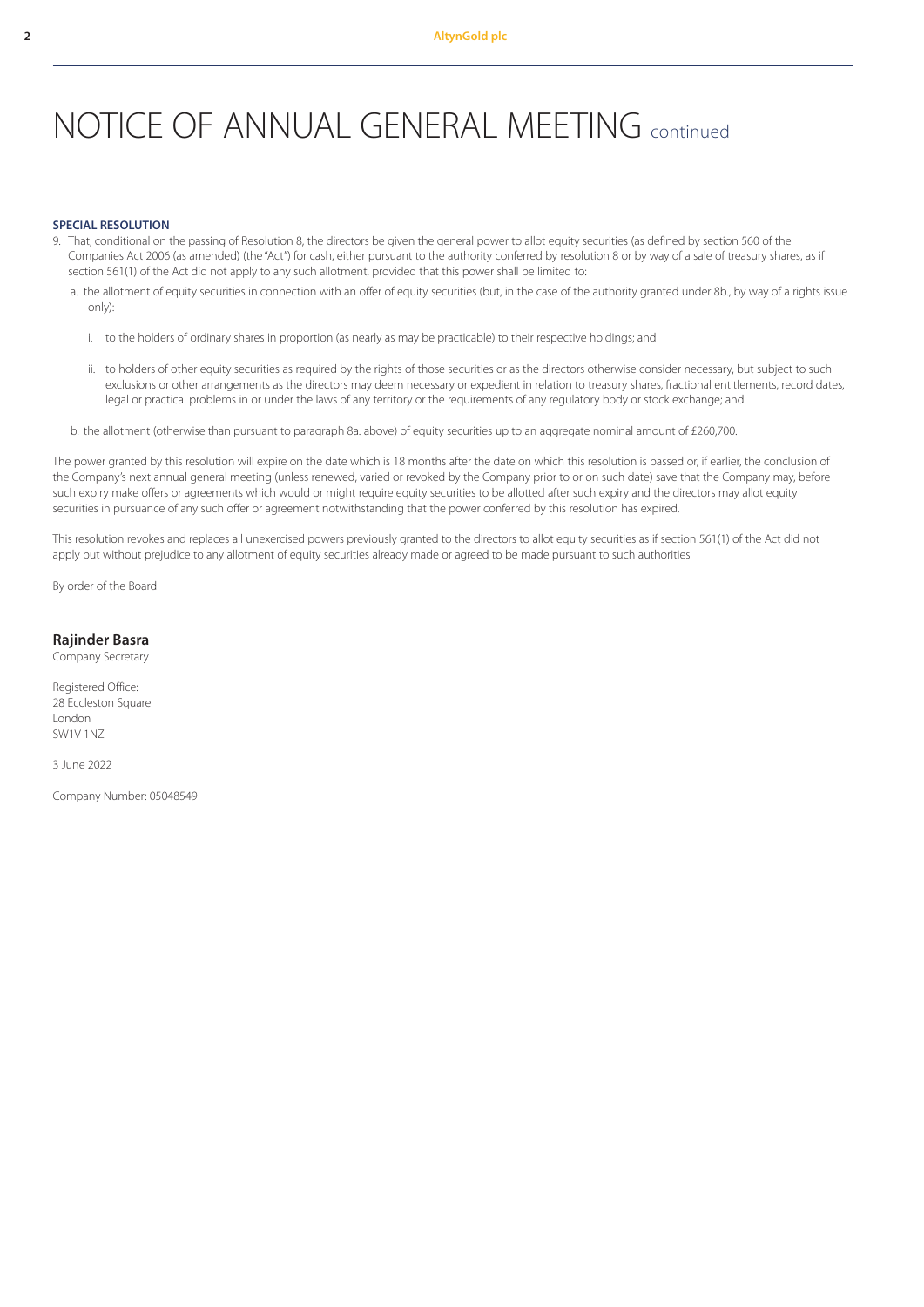## NOTES TO THE NOTICE OF ANNUAL GENERAL MEETING

### Relevant Securities means:

 $\overline{\bullet}$  Shares in the Company other than shares allotted pursuant to:

- an employee share scheme (as defined by section 1166 of the Act);
- a right to subscribe for shares in the Company where the grant of the right itself constituted a Relevant Security; or
- a right to convert securities into shares in the Company where the grant of the right itself constituted a Relevant Security.
- Any right to subscribe for or to convert any security into shares in the Company other than rights to subscribe for or convert any security into shares allotted pursuant to an employee share scheme (as defined by section 1166 of the Act). References to the allotment of Relevant Securities in the resolution include the grant of such rights.

#### **Entitlement to attend and vote**

- 1. Only those shareholders registered in the Company's register of members at:
	- $6.00$  pm on Tuesday 28 June 2022; or,
	- if this meeting is adjourned, at 6.00 pm on the day two days prior to the adjourned meeting,shall be entitled to attend and vote at the meeting. Changes to the register of members after the relevant deadline shall be disregarded in determining the rights of any person to attend and vote at the meeting.

## **Appointment of proxies**

- 2. If you are a shareholder who is entitled to attend and vote at the meeting, you are entitled to appoint a proxy to exercise all or any of your rights to attend,speak and vote at the meeting and you should have received a proxy form with this notice of meeting. You can only appoint a proxy using the procedures set out in these notes and the notes to the proxy form.
- 3. If you are not a member of the Company but you have been nominated by a member of the Company to enjoy information rights, you do not have a right to appoint any proxies under the procedures set out in this "Appointment of proxies" section. Please read the section "Nominated persons" below.
- 4. A proxy does not need to be a shareholder of the Company but must attend the meeting to represent you. You may appoint more than one proxy provided each proxy is appointed to exercise rights attached to different shares. You may not appoint more than one proxy to exercise rights attached to any one share. To appoint more than one proxy, each proxy must be appointed on a separate proxy form. If you wish your proxy to speak on your behalf at the meeting you will need to appoint your own choice of proxy (not the chairman) and give your instructions directly to them.
- 5. Shareholders can:
	- ▲ appoint a proxy and give proxy instructions by returning the enclosed proxy form by post (see note 7);
	- register their proxy appointment electronically (see note 8);
	- <sup>p</sup> if a CREST member, register their proxy appointment by utilising the CREST electronic proxy appointment service (see note 9).

Appointment of a proxy does not preclude you from attending the meeting and voting in person. If you have appointed a proxy and attend the meeting and vote in person, your proxy appointment will automatically be terminated.

6. A vote withheld is not a vote in law, which means that the vote will not be counted in the calculation of votes for or against the resolution. If no voting indication is given, your proxy will vote or abstain from voting at his or her discretion. Your proxy will vote (or abstain from voting) as he or she thinks fit in relation to any other matter which is put before the meeting.

## **Appointment of proxy by post**

7. The notes to the proxy form explain how to direct your proxy how to vote on each resolution or withhold their vote.

To appoint a proxy using the proxy form, the form must be:

- $\triangle$  completed and signed;
- ▲ sent or delivered to Neville Registrars (the "Registrar"), at Neville House, Steelpark Road, Halesowen, West Midlands B62 8HD; and
- <sup>p</sup> received by the Registrar no later than 11.00am on 28 June 2022.

In the case of a shareholder which is a company, the proxy form must be executed under its common seal or signed on its behalf by an officer of the company or an attorney for the company. Any power of attorney or any other authority under which the proxy form is signed (or a duly certified copy of such power or authority) must be included with the proxy form. If you have not received a proxy form and believe that you should have one, or if you require additional proxy forms, please contact the Registrar on +44 (0) 121 585 1131.

#### **Appointment of proxies electronically**

8. As an alternative to completing the hard-copy proxy form, you can appoint a proxy electronically online at www.sharegateway.co.uk and completing the authentication requirements as set out on the proxy form. For an electronic proxy appointment to be valid, your appointment must be received by the Registrar no later than 11.00am on 28 June 2022.

#### **Appointment of proxies through CREST**

9. CREST members who wish to appoint a proxy or proxies by utilising the CREST electronic proxy appointment service may do so for the meeting and any adjournment(s) of it by using the procedures described in the CREST Manual (available via www.euroclear.com). CREST Personal Members or other CREST sponsored members, and those CREST members who have appointed a voting service provider(s), should refer to their CREST sponsor or voting service provider(s), who will be able to take the appropriate action on their behalf.

In order for a proxy appointment made using the CREST service to be valid, the appropriate CREST message (a CREST Proxy Instruction) must be properly authenticated in accordance with Euroclear UK & Ireland Limited's (EUI) specifications and must contain the information required for such instructions, as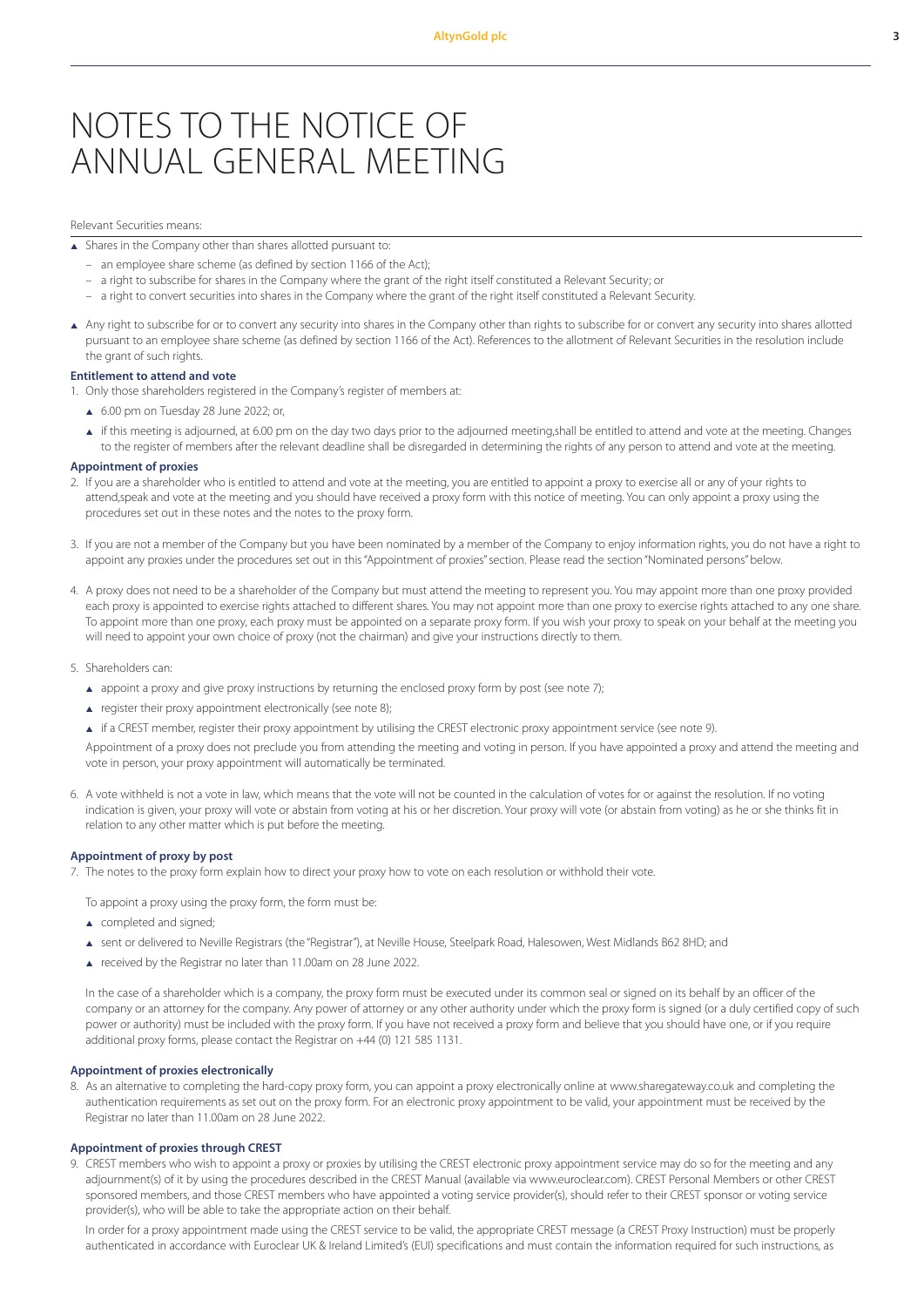## NOTES TO THE NOTICE OF ANNUAL GENERAL MEETING continued

described in the CREST Manual. The message, regardless of whether it constitutes the appointment of a proxy or is an amendment to the instruction given to a previously appointed proxy, must, in order to be valid, be transmitted so as to be received by the Registrar ID 7RA11 no later than 11.00am on 28 June 2022, or, in the event of an adjournment of the meeting, 48 hours before the adjourned meeting. For this purpose, the time of receipt will be taken to be the time (as determined by the timestamp applied to the message by the CREST Applications Host) from which the issuer's agent is able to retrieve the message by enquiry to CREST in the manner prescribed by CREST. After this time, any change of instructions to proxies appointed through CREST should be communicated to the appointee through other means.

CREST members and, where applicable, their CREST sponsors or voting service providers should note that EUI does not make available special procedures in CREST for any particular message. Normal system timings and limitations will therefore apply in relation to the input of CREST Proxy Instructions. It is the responsibility of the CREST member concerned to take (or, if the CREST member is a CREST personal member or sponsored member, or has appointed a voting service provider(s), to procure that his/her CREST sponsor or voting service provider(s) take(s)) such action as shall be necessary to ensure that a message is transmitted by means of the CREST system by any particular time. In this connection, CREST members and, where applicable, their CREST sponsors or voting service providers are referred, in particular, to those sections of the CREST Manual concerning practical limitations of the CREST system and timings.

The Company may treat as invalid a CREST Proxy Instruction in the circumstances set out in Regulation 35(5)(a) of the Uncertificated Securities Regulations 2001.

#### **Appointment of proxy by joint members**

10. In the case of joint holders, where more than one of the joint holders completes a proxy appointment, only the appointment submitted by the most senior holder will be accepted. Seniority is determined by the order in which the names of the joint holders appear in the Company's register of members in respect of the joint holding (the first-named being the most senior).

#### **Changing proxy instructions**

11. Shareholders may change proxy instructions by submitting a new proxy appointment using the methods set out above. Note that the cut-off time for receipt of proxy appointments (see above) also apply in relation to amended instructions; any amended proxy appointment received after the relevant cut-off time will be disregarded.

Where you have appointed a proxy using the hard-copy proxy form and would like to change the instructions using another hard-copy proxy form, please contact the Registrar on +44 (0) 121 585 1131.

If you submit more than one valid proxy appointment, the appointment received last before the latest time for the receipt of proxies will take precedence.

#### **Termination of proxy appointments**

12.A shareholder may change a proxy instruction but to do so you will need to inform the Company in writing by:

▲ Sending a signed hard copy notice clearly stating your intention to revoke your proxy appointment to Neville Registrars, at Neville House, Steelpark Road, Halesowen, West Midlands B62 8HD. In the case of a shareholder which is a company, the revocation notice must be executed under its common seal or signed on its behalf by an officer of the company or an attorney for the company. Any power of attorney or any other authority under which the revocation notice is signed (or a duly certified copy of such power or authority) must be included with the revocation notice.

The revocation notice must be received by the Registrar no later than 11.00am on 28 June 2022.

If you attempt to revoke your proxy appointment but the revocation is received after the time specified, your original proxy appointment will remain valid unless you attend the meeting and vote in person.

#### **Corporate representatives**

13.A corporation which is a shareholder can appoint one or more corporate representatives who may exercise, on its behalf, all its powers as a member provided that no more than one corporate representative exercises powers over the same share.

#### **Issued shares and total voting rights**

14.As on 6pm on 3 June 2022 (the last practicable date prior to despatch), the Company's issued share capital comprised 27,332,934 ordinary shares of £ 0.10 each. Each ordinary share carries the right to one vote at a general meeting of the Company and, therefore, the total number of voting rights in the Company is 27,332,934.

The Company's website, www.altyngold.uk will include information on the number of shares and voting rights.

#### **Notification of shareholdings**

15.Any person holding 3% or more of the total voting rights of the Company who appoints a person other than the Chairman of the Annual General Meeting as their proxy will need to ensure that both they, and their proxy, comply with their respective disclosure obligations under the Disclosure Rules and Transparency Rules.

## **Questions at the meeting**

16.Any member attending the meeting has the right to ask questions. The Company must answer any question you ask relating to the business being dealt with at the meeting unless:

A answering the question would interfere unduly with the preparation for the meeting or involve the disclosure of confidential information; p the answer has already been given on a website in the form of an answer to a question; or p it is undesirable in the interests of the Company or the good order of the meeting that the question be answered.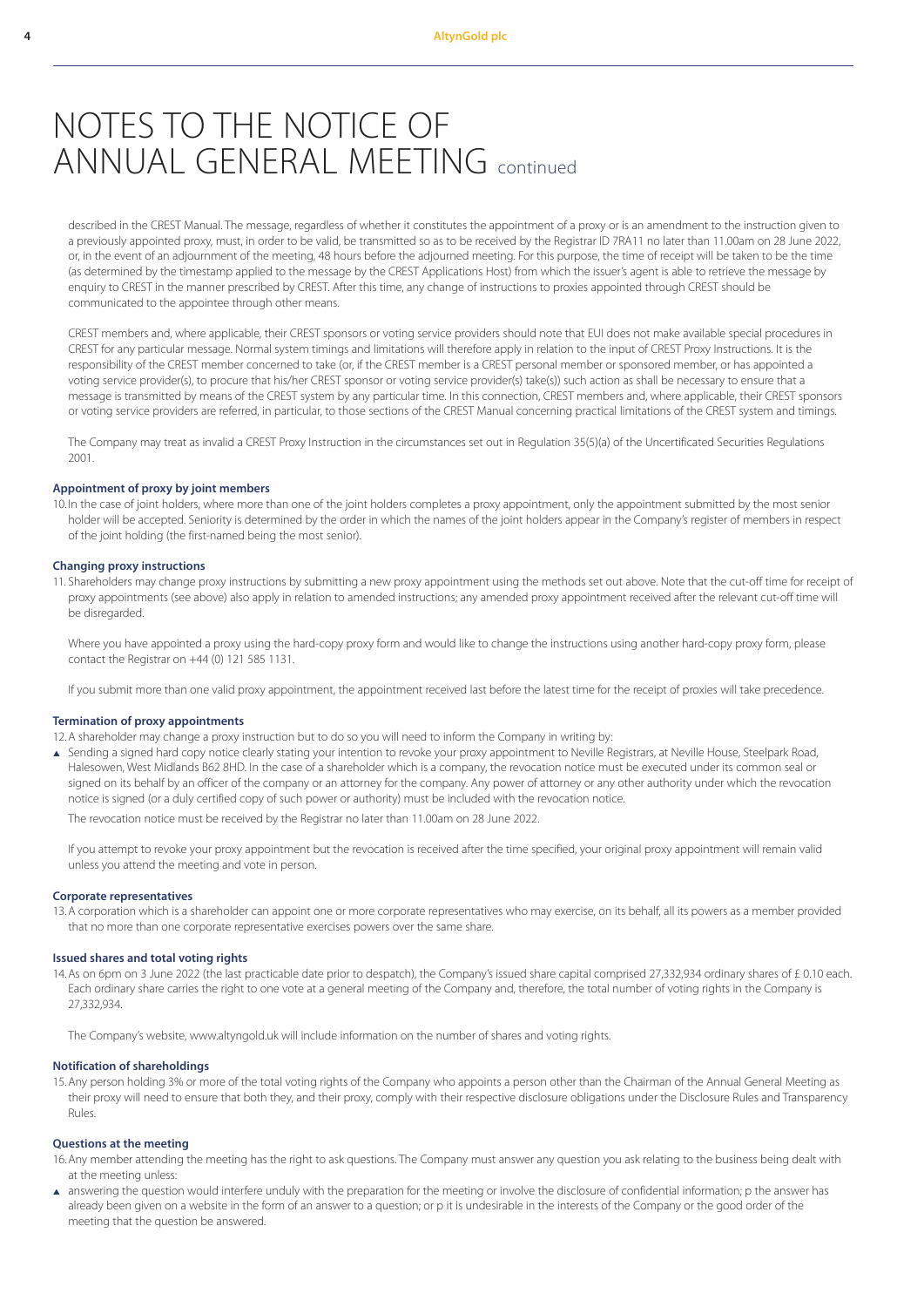#### **Nominated persons**

17.If you are a person who has been nominated under section 146 of the Companies Act 2006 to enjoy information rights (**Nominated Person**):

- <sup>p</sup> You may have a right under an agreement between you and the shareholder of the Company who has nominated you to have information rights (**Relevant Shareholder**) to be appointed or to have someone else appointed as a proxy for the meeting.
- If you either do not have such a right or if you have such a right but do not wish to exercise it, you may have a right under an agreement between you and the Relevant Shareholder to give instructions to the Relevant Shareholder as to the exercise of voting rights.
- <sup>p</sup> Your main point of contact in terms of your investment in the Company remains the Relevant Shareholder (or, perhaps, your custodian or broker) and you should continue to contact them (and not the Company) regarding any changes or queries relating to your personal details and your interest in the Company (including any administrative matters). The only exception to this is where the Company expressly requests a response from you.

### **Documents on display**

18.Copies of the service contracts of the executive directors and the non-executive directors' contracts for services are available for inspection at the Company's registered office during normal business hours and at the place of the meeting from at least 15 minutes prior to the meeting until the end of the meeting.

#### **Communication**

19.Except as provided above, shareholders who have general queries about the meeting should use the following means of communication (no other methods of communication will be accepted):

▲ Contact the Company by e-mail to info@altyngold.uk.